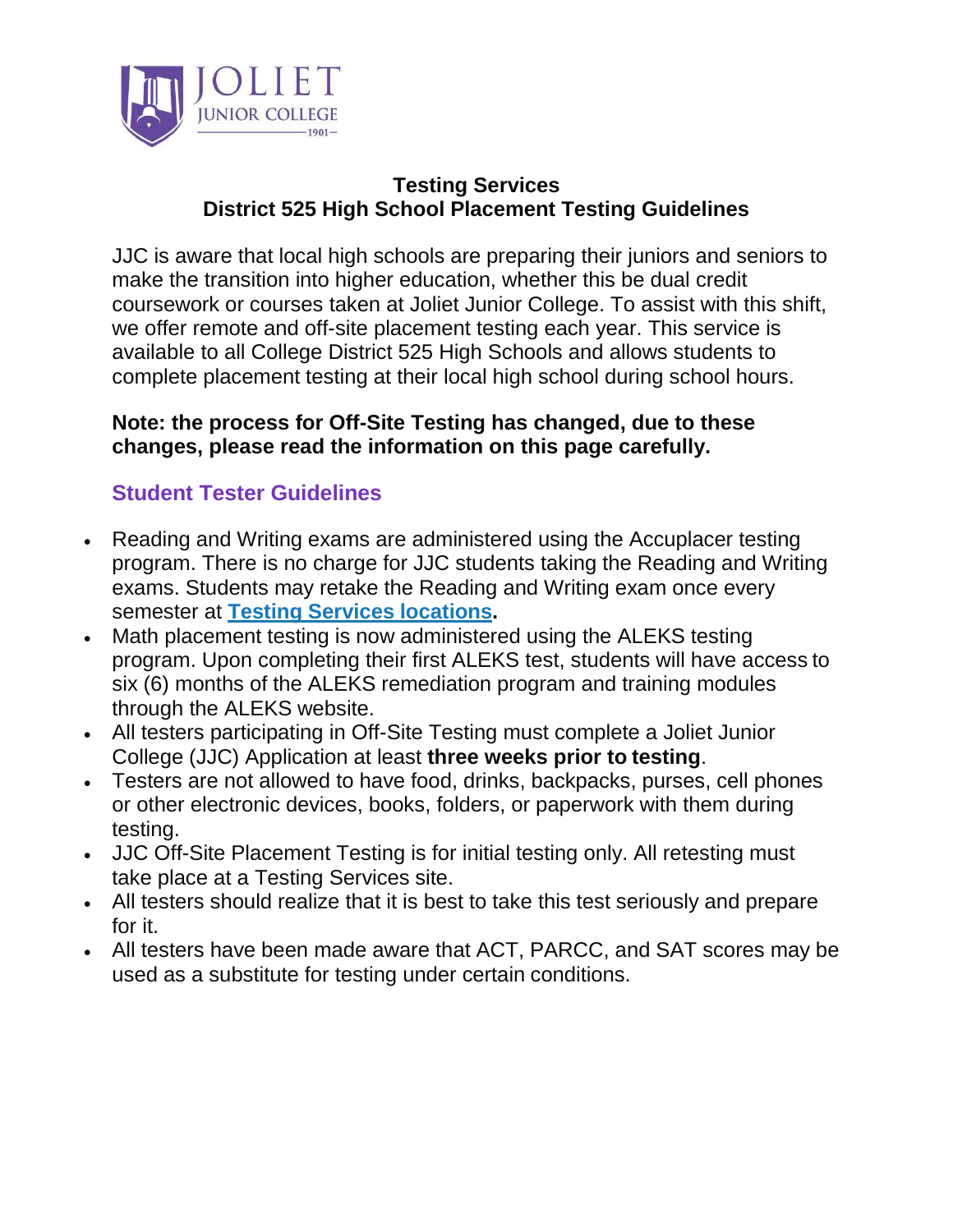

# **Institutional Guidelines**

- No scheduled drills (i.e. fire, tornado, etc.) will take place during Off-Site testing. Please check your institution's calendar for drills and other planned disruptions before scheduling an Off-Site testing date.
- JJC Testing Services Staff will be let into the testing area no less than one hour prior to scheduled testing to prepare room.
- High school will furnish computer lab with one PC for each tester. If laptops are being used, their batteries must be fully charged prior to testing.
- If Chromebooks are being used for Accuplacer testing, the high school will need to install a separate lockdown browser prior to testing.
- High school will furnish blank scratch paper and pencils to each student tester. JJC Testing Services Staff will shred paper upon completion of testing.
- Off-Site Testing Institution will ensure that computers are programmed (defaulted) to print to a printer within the testing room, if hard copies of scores are required.

## **Personnel Guidelines**

- The High School's Primary IT contact will be available at least one month prior to testing date to discuss JJC IT requirements.
- The High School's Primary IT contact will be readily available during entire testing session.
- The Counselor/Instructor contact will be present in the testing lab during entire testing session.
- For each additional 20 student testers present, additional counselor/instructors will be present in each testing lab. See personnel requirements chart below:

| <b>Number of Student</b><br><b>Testers Present</b> | <b>Personnel Requirements Chart</b><br><b>Number of High School</b><br><b>Counselor/Instructors Required</b> | <b>IT Personnel</b><br><b>Requirements</b> |
|----------------------------------------------------|--------------------------------------------------------------------------------------------------------------|--------------------------------------------|
| $0 - 20$                                           |                                                                                                              | <b>Primary IT readily</b><br>available     |
| $21 - 60$                                          | 2                                                                                                            | <b>Primary IT readily</b><br>available     |